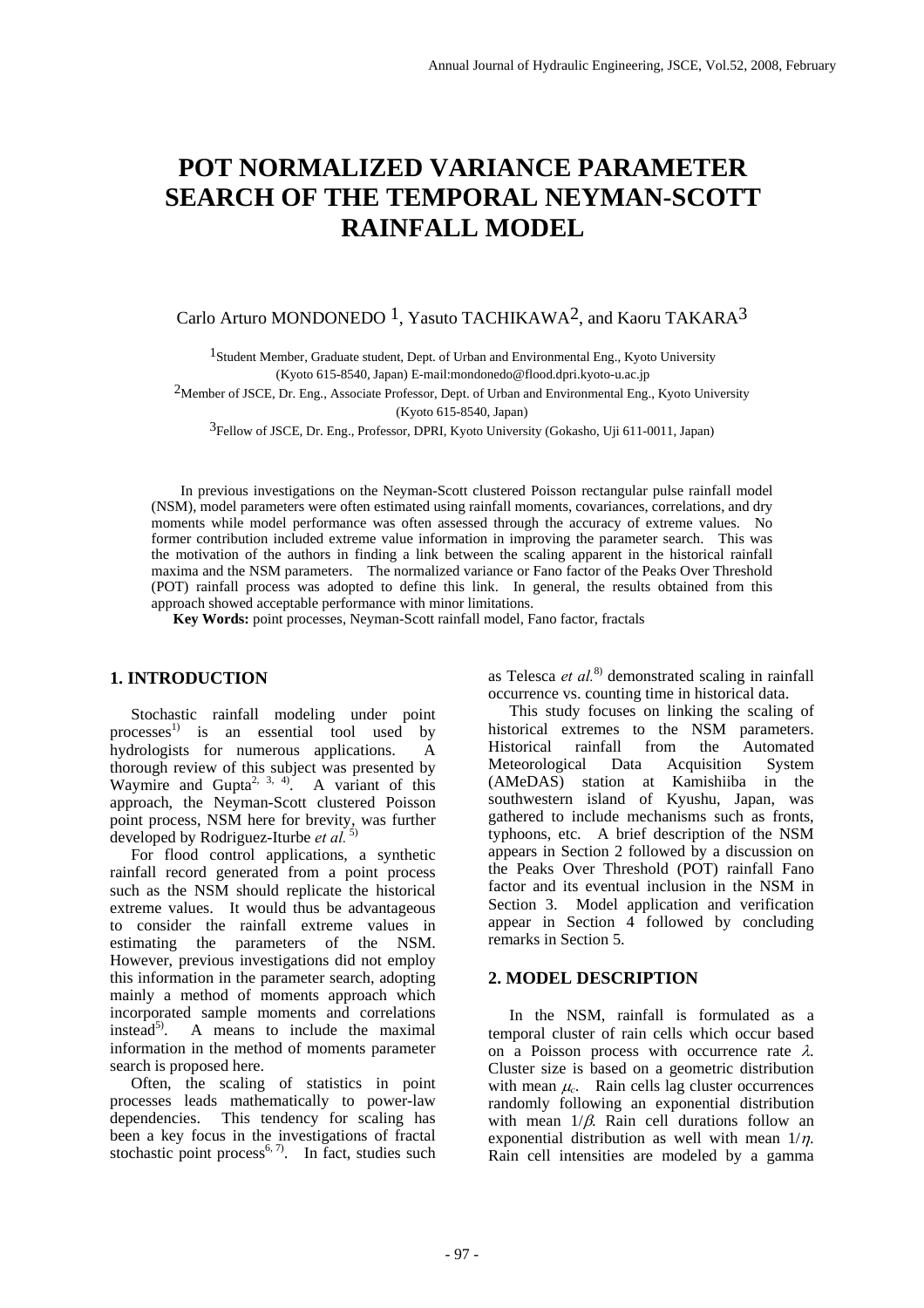

**Fig. 1.** Schematic drawing of the Neyman-Scott Rainfall Model.

distribution with scale parameter  $\theta$  and shape parameter  $\alpha$ . The resulting rainfall is the superposition of these processes as shown in **Fig. 1**.

 The moment and correlation expressions for the aggregated rainfall point process in terms of the NSM parameters were derived by Rodriguez-Iturbe *et al.*9) The succeeding Equations  $(1) - (3)$  list these expressions in the aggregated form, specific to the distribution parameters mentioned:  $β$ ,  $λ$ ,  $μ<sub>c</sub>$ ,  $η$ ,  $α$ , and  $θ$ .

$$
E\langle Y_n^{(h)}\rangle = \lambda \mu_c (\alpha \theta) h/\eta
$$
\n
$$
\text{var}\langle Y_n^{(h)}\rangle = \frac{2\lambda \mu_c \alpha \theta^2 (1 + \alpha)(\mu_c - 1)}{\beta \eta^3 (\beta^2 - \eta^2)} \times
$$
\n
$$
[\beta^3 A_1(h) - \eta^3 B_1(h)] + \frac{4\lambda \mu_c (\alpha \theta)^2 A_1(h)}{\eta^3}
$$
\n
$$
\text{cor}\langle Y_n^{(h)}, Y_{n+k}^{(h)}\rangle = \frac{2\lambda \mu_c \alpha \theta^2 (1 + \alpha)(\mu_c - 1)}{\text{var}\langle Y_i^{(h)}\rangle \beta \eta^3 (\beta^2 - \eta^2)} \times
$$
\n
$$
[\beta^3 A_2(h, k) - \eta^3 B_2(h, k)]
$$
\n
$$
(3)
$$
\n
$$
4\lambda \mu_c (\alpha \theta)^2 A_2(h, k)
$$

 $\eta^3$ 

*c*

+

$$
A_1(h) = \eta h - 1 + e^{-\eta h}
$$
  
\n
$$
B_1(h) = \beta h - 1 + e^{-\beta h}
$$
  
\n
$$
A_2(h, k) = 0.5(1 - e^{-\eta h})^2 e^{-\eta h(k-1)}
$$
  
\n
$$
B_2(h, k) = 0.5(1 - e^{-\beta h})^2 e^{-\beta h(k-1)}
$$

where:

- $n =$  time interval counter
- $h =$  integer specifying time step interval of data (1 for 1 hour, 24 for 1 day, etc.)
- $Y_n^h$  = rainfall depth in the *n*-th time of interval h

$$
E\left\langle Y_n^{(h)}\right\rangle = \text{mean rainfall depth record at}
$$
h-hours

$$
\text{var}\langle Y_n^{(h)} \rangle = \text{variance of rainfall record at}
$$
h-hours

$$
cor\langle Y_n^{(h)}, Y_{n+k}^{(h)} \rangle = autocorrelation of rainfallrecord at h-hours at lag k
$$

# **3. THE POT RAINFALL AND NSM FANO FACTOR EXPONENT**

## **(1) POT Rainfall count process** *Ni(t)*

**Figure 2** shows the construction of the special count process  $N_i(t)$  to be used in determining the Fano factor *FF(T)* at an arbitrary window *T*. With rainfall pooled for each month  $i$  ( $i=1$ : January, *i*=2: February, etc.), we define the process  $U_i(t)$ (**Fig. 2a**), as the rainfall magnitude per fixed duration  $t$  (i.e.:  $t=1$  hour in this study). For the *M* months in each *Ui(t)*, we determine the *M* monthly or block maxima  $Z_i(t)$  and threshold value  $z_i$ , the minimum of  $Z_i(t)$ . We define the POT rainfall point process  $O_i(t)$  based on Eq. (4) (**Fig. 2b**).

$$
Q_i(t) = \begin{cases} U_i(t); & U_i(t) \ge z_i \\ 0 & ; U_i(t) < z_i \end{cases} \tag{4}
$$

For each rainfall occurrence in  $O_i(t)$ , we define the binary process  $B_i(t)$  based on Eq.(5) (Fig. 2c). This process counts all durations of rainfall greater than or equal to the threshold *zi* and serves as the basis for defining the Fano factor used here:

$$
B_i(t) = \begin{cases} 1; & Q_i(t) > 0 \\ 0; & Q_i(t) = 0 \end{cases}
$$
 (5)

 Using adjacent windows of arbitrary value *T*, we define the count process  $N_i(T)$ , the sum of  $B_i(t)$ within each segment *T* (**Fig. 2d**).

## **(2) Fano factor and governing relationships**

 The Fano factor *FF(T)* is defined as the ratio of variance of count  $N_i(T)$  and mean of  $N_i(T)$ , or: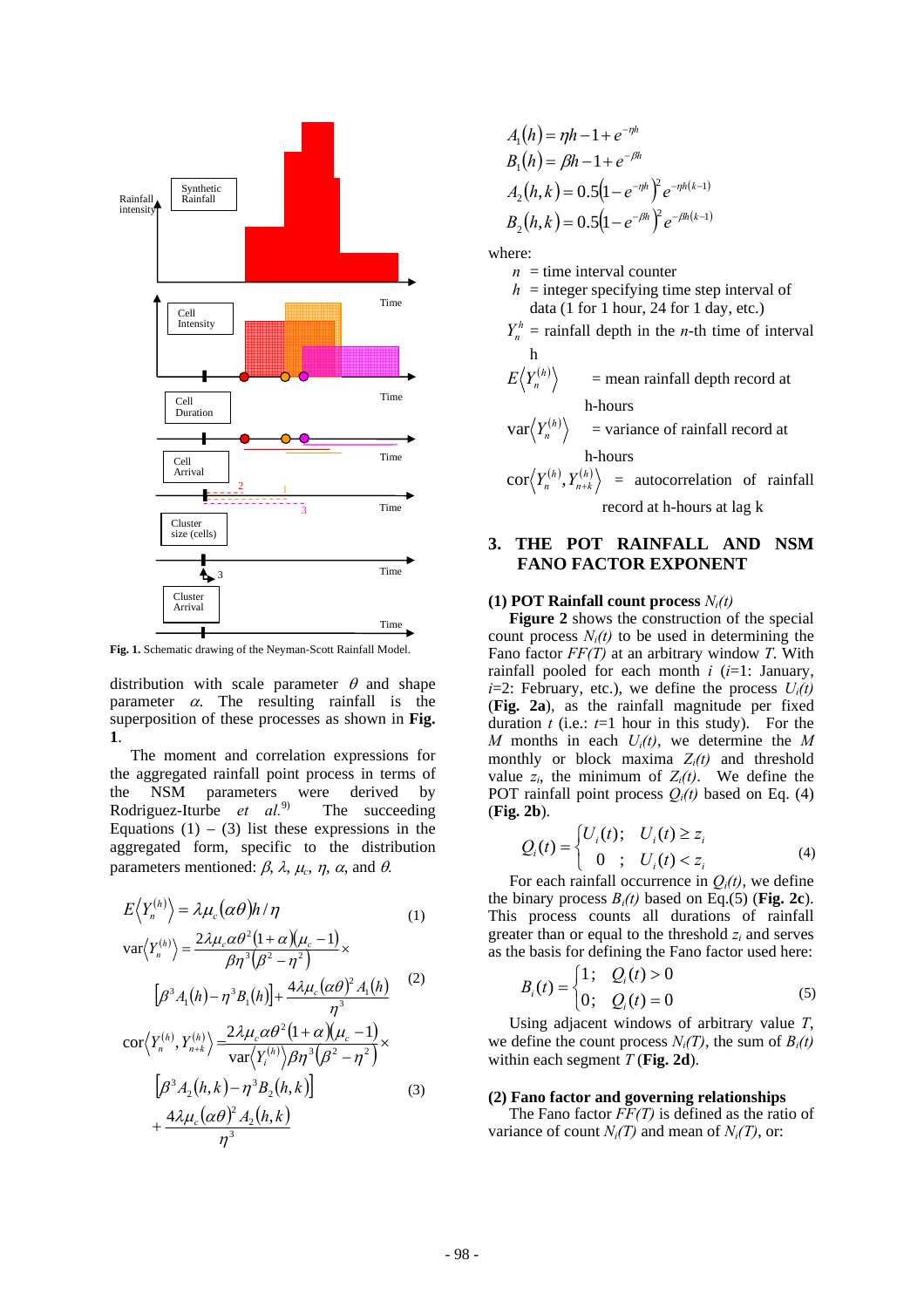

**Fig. 2.** Determining the Peaks Over Threshold (POT) rainfall point process and count process *Ni(t)*. (a) sample rainfall  $U_i(t)$  with previously determined threshold  $z_i$ , (b) POT rainfall  $U_i(t)$  values greater than or equal to  $z_i$  (c) unit counts  $B_i(t)$  assigned for each rainfall occurrence, (d) count process  $N_i(t)$ .

$$
FF_i(T) = \frac{E\langle [N_i(T)]^2 \rangle - E\langle N_i(T) \rangle^2}{E\langle N_i(T) \rangle}
$$
(6)

where:

 $E\langle \rangle$  = operation to obtain expected value.

 Based on data from independent studies, Lowen and Teich<sup>6,7)</sup> and Telesca et al.<sup>8)</sup> proposed the power law relationship of Eq. (7) to describe the scaling that occurs over several decadal values of *T* (**Fig. 3**):

$$
FF(T) = 1 + \left(\frac{T}{T_0}\right)^{\xi}
$$
\n(7)

in which  $T_0$  is the basic data duration (i.e.:  $T_0 = 1$ hour here). Strictly speaking, the rainfall data used by Telesca *et al.* <sup>8)</sup> were pooled yearly  $(z_i = 0)$ instead of  $Q_i(t)$ . It was assumed here that Eq. (7) is valid for  $Q_i(t)$  throughout the set of windows  $T$  $\in \Omega = \{2, 10, 20, ..., 100 \text{ hours}\},$  a conservative range for possible mean storm durations (**Fig. 3b**).

Alternatively, within  $\Omega$ , the approximations for variance and mean of  $N_i(T)$  are proposed here as Eqs. (8) and (9) such that the Fano factor can be independently estimated as Eq. (10).

$$
Var\langle N_i(T)\rangle = A_i T^{B_i} \tag{8}
$$

$$
E\langle N_i(T)\rangle = C_i T
$$
\n(9)

$$
FF_i(T) \approx \frac{A_i}{C_i} T^{B_i - 1}
$$
\n(10)

#### **(3) NSM Fano factor exponent**

Curve fitting operations for Eqs. (8), (9), and Eq. (10) (i.e.: least squares fit for  $A_i$ ,  $B_i$ , and  $C_i$ )

are used to explicitly determine  $FF_{Hi}(T_{Mi})$ , the Fano factor of the historical  $Q_i(t)$  at window  $T =$ mean storm duration  $T_{Mi}$  such that:

$$
FF_{Hi}(T_{Mi}) \approx \frac{A_i}{C_i} T_{Mi}^{B_i - 1}
$$
\n(11)

The relationship for the synthetic equivalent  $FF_{Si}(T_{Mi})$  can be written explicitly using Eq. (7) such that:

$$
FF_{Si}(T_{Mi}) = 1 + \left(\frac{T_{Mi}}{T_0}\right)^{\xi_{Si}}
$$
 (12)

For our purposes, an ideal simulation should yield synthetic rainfall with  $Q_i(t)$  such that historical Fano factor  $FF_{Hi}(T_{Mi})$  and synthetic Fano factor  $FF_{Si}(T_{Mi})$  are equal, or based on Eqs. (10) and (12):

$$
\frac{A_i}{C_i} T_{Mi}^{B_i - 1} = 1 + \left(\frac{T_{Mi}}{T_0}\right)^{\xi_{Si}}
$$
\n(13)

Isolating the synthetic Fano factor exponent ξ*Si* leads to an expression relating properties of the historical  $Q_i(t)$  to the unknown mean duration  $T_{Mi}$ .

$$
\xi_{Si} = \frac{\ln \left[ \left| \frac{A_i}{C_i} T_{Mi}^{(B_i - 1)} - 1 \right| \right]}{\ln [T_{Mi}] - \ln [T_0]}
$$
\n(14)

Actual mean storm duration  $T_{Mi}$  was estimated here based on Cowpertwait's expression $10$ derived from the NSM parameters shown here as Eq. (15).

$$
T_{Mi} = \frac{1}{\eta} \left( \gamma + \ln \left[ (\mu_c - 1) \frac{\eta}{\eta - \beta} \right] \right) \tag{15}
$$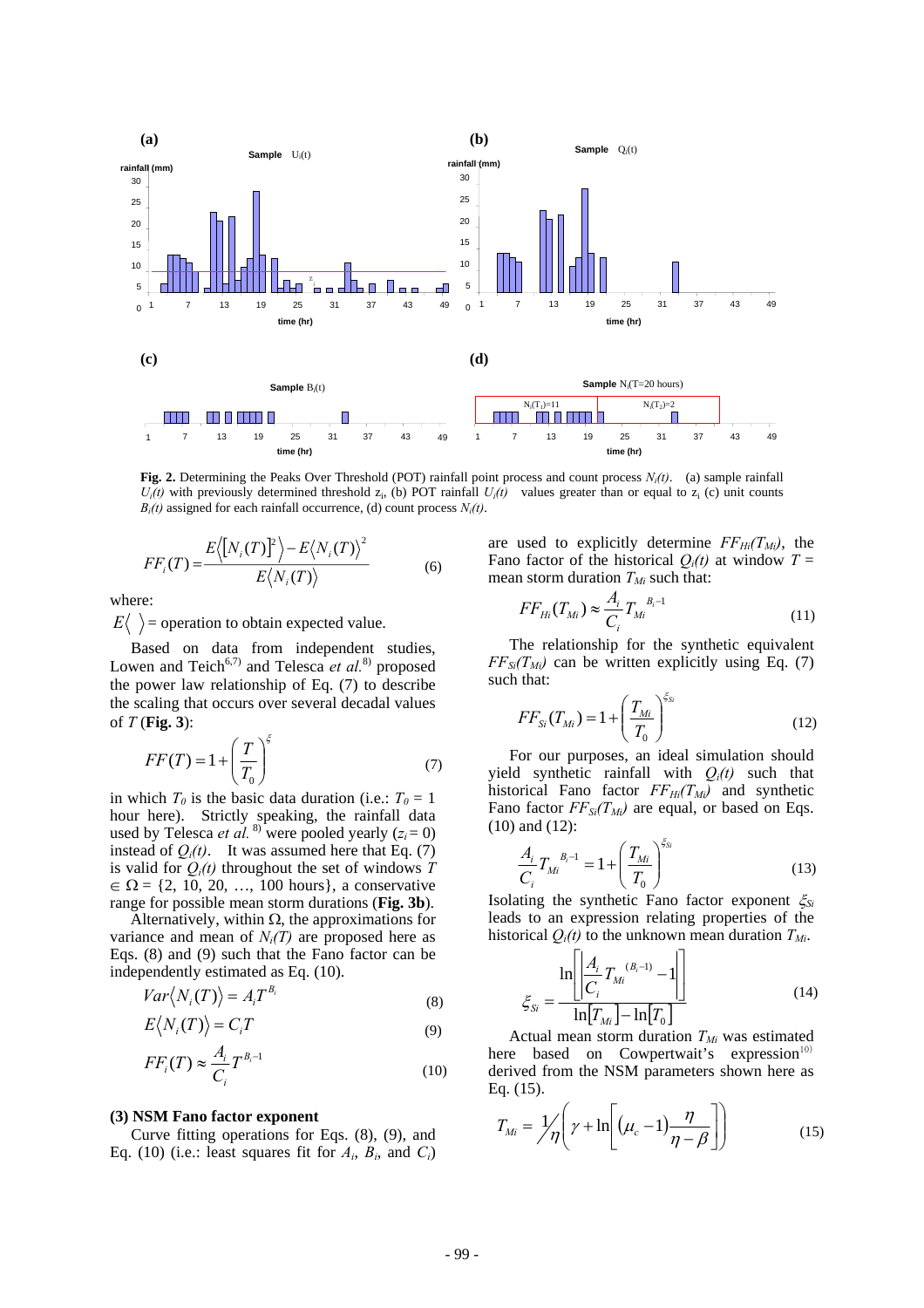

**Fig. 3.** (a) Scaling observed between count of spikes from a nerve fiber FF(τ) vs. counting time τ (reproduced from Lowen and Teich<sup>6)</sup>. (b) Scaling in the count process  $N_i(t)$  obtained from Kamishiiba POT series  $Q_i(t)$  in June.

**Table 1.** Estimated NSM Parameters for Kamishiiba Region.

|            | $\alpha$ | $\beta(1/\text{hr})$ | $\eta$ (1/hr) | $\lambda$ (1/hr) | $\mu_c$ | $\theta$ (mm/hr) | $T_{Mi}$ (hr) |
|------------|----------|----------------------|---------------|------------------|---------|------------------|---------------|
| Jan        | 0.0295   | 0.2096               | 0.5000        | 0.0155           | 50.0000 | 2.2066           | 23.9182       |
| Feb        | 20,0000  | 0.2741               | 60.0000       | 0.0116           | 50.0000 | 0.7379           | 16.3187       |
| Mar        | 20.0000  | 0.3141               | 60.0000       | 0.0205           | 21.6258 | 1.7363           | 11.4900       |
| Apr        | 20,0000  | 0.3548               | 60.0000       | 0.0208           | 28.1992 | 1.3535           | 10.9542       |
| May        | 20.0000  | 0.2302               | 24.5687       | 0.0113           | 50.0000 | 0.6774           | 19.4561       |
| Jun        | 20,0000  | 0.1925               | 60.0000       | 0.0202           | 37.3840 | 2.9474           | 21.6899       |
| Jul        | 20,0000  | 0.0771               | 60.0000       | 0.0063           | 44.6919 | 6.3261           | 56.4790       |
| Aug        | 20.0000  | 0.0687               | 26.6501       | 0.0052           | 50.0000 | 2.4956           | 65.0530       |
| Sep        | 20,0000  | 0.0762               | 3.4522        | 0.0051           | 33.2218 | 0.4549           | 53.4124       |
| Oct        | 20,0000  | 0.1163               | 58.2798       | 0.0041           | 38.1742 | 3.1718           | 36.0710       |
| <b>Nov</b> | 20,0000  | 0.1432               | 9.9924        | 0.0053           | 24.2467 | 0.3746           | 26.0940       |
| Dec        | 20,0000  | 0.1800               | 60.0000       | 0.0049           | 31.0726 | 1.4719           | 22.1366       |

By substituting Eq. (15) for  $T_{Mi}$  in Eq. (14), a direct link between historical *Qi(t)* and the NSM parameters is established as Eq. (16).

$$
\xi_{Si} = \frac{\ln \left[ \left| \frac{A_i}{C_i} \left\{ \frac{1}{\eta} \left( \gamma + \ln \left[ (\mu_c - 1) \frac{\eta}{\eta - \beta} \right] \right) \right\}^{\left( B_i - 1 \right)} - 1 \right|}{\ln \left[ \frac{1}{\eta} \left( \gamma + \ln \left[ (\mu_c - 1) \frac{\eta}{\eta - \beta} \right] \right) \right] - \ln[T_0]}
$$

(16)

Moreover, with the historical exponent ξ*Hi* estimable through curve fitting Eq. (7) to the historical  $Q_i(t)$ , it is now possible to include  $\xi_{Si}$ , the NSM Fano factor exponent, in the NSM parameter estimation. Thus, in a limited manner the proposed parameter search contains information about historical extreme values that should lead to improved synthetic maxima.

# **4. MODEL APPLICATION**

#### **(1) Parameter Estimation**

 A basic scheme consisting of the existing NSM moments and correlation equations and the

previously derived NSM Fano factor exponent ξ*Si* is proposed here. The objective function in the parameter search is given by Eq. (17).

$$
O = \sum_{m=1}^{6} \left( 1 - \frac{N S M_m}{H I S_m} \right)^2
$$
 (17)

$$
\theta = \frac{E\langle Y_n^{(1)} \rangle \eta}{\lambda \mu_c \alpha}
$$
\n(18)

where:

 $NSM_m =$  any of equations (1), (2), (3), and (16)  $HIS_m$  = equivalent historical value of moment.

To determine  $\beta$ ,  $\lambda$ ,  $\mu_c$ ,  $\eta$ ,  $\alpha$ , and  $\theta$ , six expressions were required in the search: (1) hourly variance, (2) hourly correlation at lag 1, (3) 12-hourly correlation at lag 1, (4) 24-hourly variance, (5) 24-hourly correlation at lag 1, and (6) hourly Fano exponent  $\zeta_{Si}$ . Eq. (18), the scale parameter θ in terms of the mean hourly rainfall, was used to limit the computational difficulty in numerically solving Eq. (17). Historical hourly rainfall data was obtained from the AMeDAS station in Kamishiiba, Kyushu, Japan from 1988 to 2002. Estimated parameters appear in **Table 1**, indicating  $T_{Mi}$  values within the range of  $\Omega$ .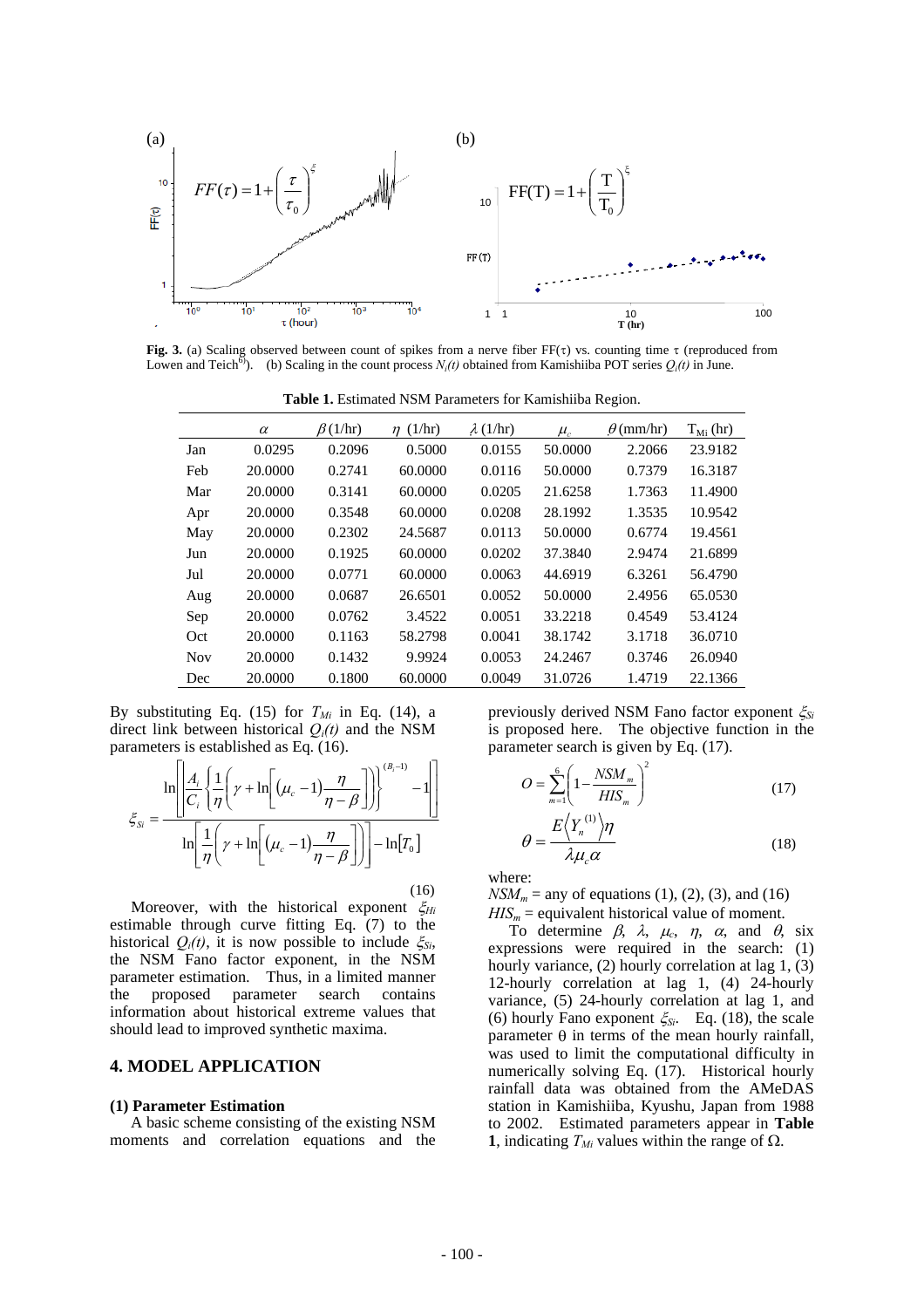

**Fig. 4.** Student's T tests for the hourly rainfall point process for (a) monthly totals, (b) hourly variances, (c) lag 1 autocovariances, and (d) hourly maxima.

#### **(2) Model Performance**

 Fifteen synthetic records were generated per month corresponding to the 15 monthly historical records. Each student's  $t$  ordinate  $t_S$  in Fig. 4a correspond to the ratio of the difference between average historical monthly total rainfall and its synthetic counterpart and the estimate of the standard error. The values were observed to lie within the 5% significance value of 2.048 (for the sample size  $N_{His} + N_{Syn} - 2 = 28$ , which indicates acceptable model performance. The same is true for other statistics such as those shown in **Figs. 4b-c** and **5**. Monthly maxima of lower rank were also within the 5% significance levels and were omitted here.





**Fig. 5.** Student's T tests for the hourly rainfall point process for (a) 24 hourly variances, (b) lag 1 autocovariances, and (c) 24-hourly maxima.

#### **(3) Model Limitation**

**Figure 6** shows a sample Kolmogorov -Smirnov test (KS test) applied to the block maxima of September. The test was formulated such that 2 data sets that are more consistent in probabilistic distribution receive a KS probability approaching unity<sup>11)</sup>. Based on **Table 2**, the